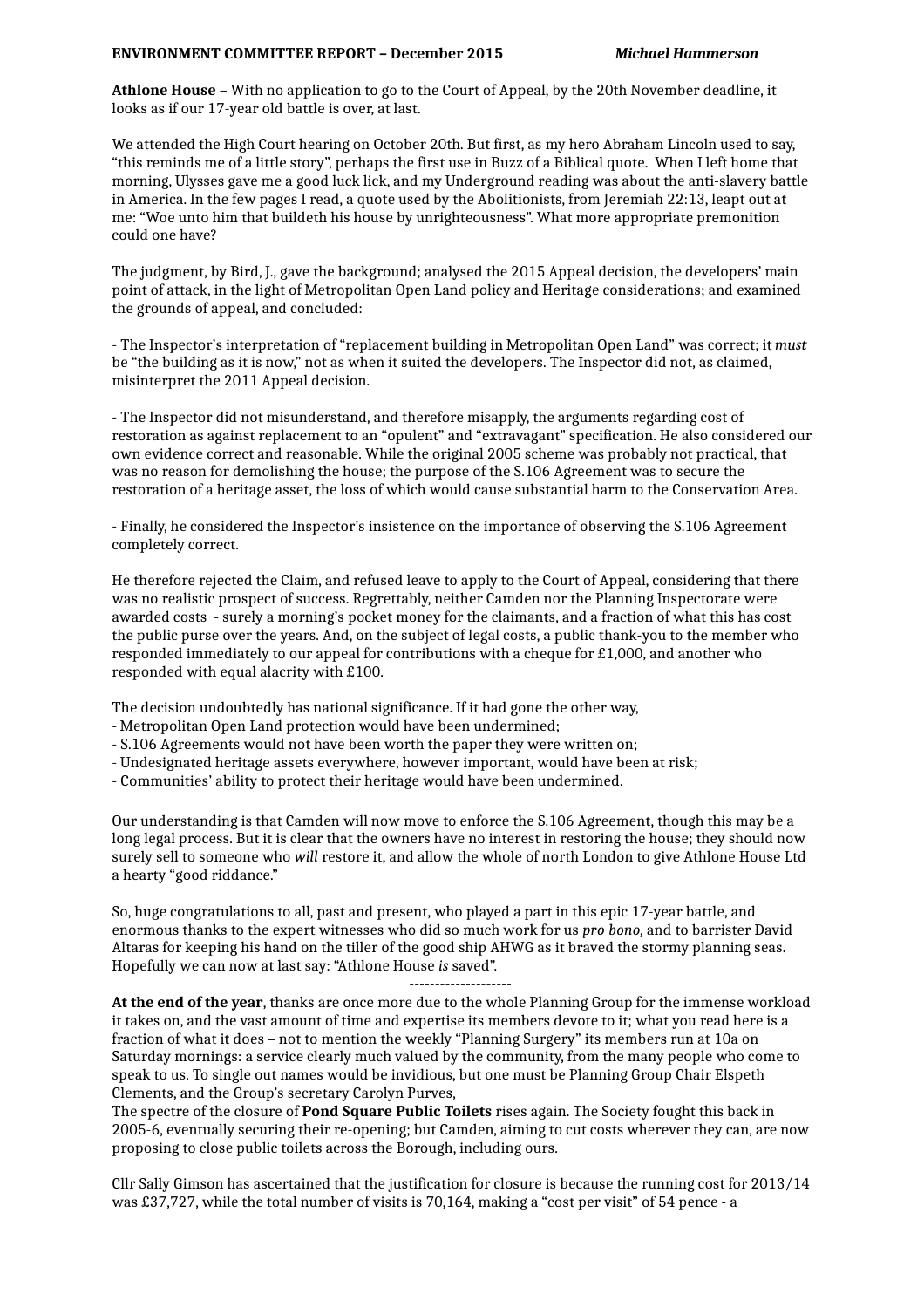fascinating use of statistics, since the running cost would be the same whether no-one, or a million, used it, used it. Camden propose a "community toilet scheme", paying local shops to allow the public to use their toilets. Will they welcome 70,000 people using their toilets? Will it even be cheaper than keeping the toilets open?

When closure was last threatened in 2006, Camden gave the annual running cost as £37,000 a year. Zero increase in costs over ten years surely seems rather good value?

This is also an issue for Haringey, since the toilets serve the whole village. We are told that they intend to consult – but remember Ambrose Bierce's definition of "Consult" in his 1911 *Devil's Dictionary*: "to seek approval of a course of action which has already been decided upon." Whether one blames Camden, or the government's cost-cutting (further cuts of between 25%-40% are anticipated), this is unacceptable.o you have any spare time to run a campaign to help us fight this?

Residents and traders are urged to write to Leader of the Council, Cllr Sarah Hayward, and lead member for the Environment Cllr. Meric Apak, expressing their concern and rejecting the closure of such essential public amenities anywhere, not just Highgate.

With the works to the Hampstead Heath dams under way, another threat to Heath users looms with Camden due to decide on an application for a huge basemented development at **the Water House, Millfield Lane**. This complex issue has dragged on for four years, but Camden have handled it very unsatisfactorily, disregarding the expert evidence obtained by the Fitzroy Park residents showing that the application documentation is inaccurate, and even managing to "lose" the City of London's objection.

The Heath side of Millfield Lane, the rural track running past the Ladies' and Bird Sanctuary Ponds, used by thousands of Heath users is owned by the City of London, and is Heath Land. The other side is owned by the individual property owners. The only access to the site is from Millfield Lane. While individual landowners must be allowed "reasonable" access, this is not "reasonable." A trial by the City of London showed that the lane is too narrow for shared use between pedestrians and the nearly 1,000 heavy lorries which will need to access the site over 2-3 years to remove some 20,000 tons of basement spoil and building debris. It also showed that they can only access the site by first reversing into the entrance of the Ladies' Swimming Pond Enclosure. As a result, Millfield Lane would have to be closed to the public for up to three years, and Heath users diverted round the muddy field on the other side of the ponds – a solution proposed by Camden, without consulting with the City of London. It is no wonder that the City, adjoining residents and local groups are all adamantly opposed to a private development which would oblige part of the Heath to be closed to the public – a course of action which cannot be "reasonable", and is probably contrary to the 1871 Heath Act.

Finally, the developers claim that the only way to disperse the water flow blocked by the new basement is by a new drain under Millfield Lane, discharging directly into the Bird Sanctuary Pond; understandably, the City of London is completely opposed to this as a major pollution threat to an important wildlife reserve. The developers claim to have consulted with the City and adjoining residents, but both are adamant that they have not. Neither have they carried out an essential assessment of the risk of root compaction to the veteran Heath trees lining the lane by the heavy lorries.

It seems generally agreed that **Haringey's "rebranding", and its new logo**, costing £86,000, looks as it was "made by a child". The Council argues it was needed to show Haringey is "more than just a place. It is an attitude." With £70 million of cuts impending, including to critical services, that attitude seems clear enough. Certainly, I would have been glad to design something just as bad for half the cost.

However, it is to be welcomed that Haringey are **refurbishing Highgate's street lamps**, restoring the pleasant old cast iron ones and replacing the deteriorating concrete ones, between October and January; we have been given streets and dates.

The proposals for the former **Richardsons, Archway Road**, were due to be considered by Haringey in November, but were deferred because of concerns expressed by us and residents about certain aspects. While the proposed change of shop use, to a supermarket, is not an issue, there are potential problems for deliveries, and a loading bay is being sought on the north side of Causton Road, to avoid supermarket cages having to be trundled across the street at this potentially dangerous corner.

A big concern is the loss of the workshop units at the rear. Haringey argue that the new space will be better accommodation, but it appears to have no fresh air and virtually no daylight, and air conditioning units would affect neighbours' amenity and bedrooms in the new scheme. We also believe the actual increase in employment the scheme will generate is considerably lower than claimed. Councillors Morris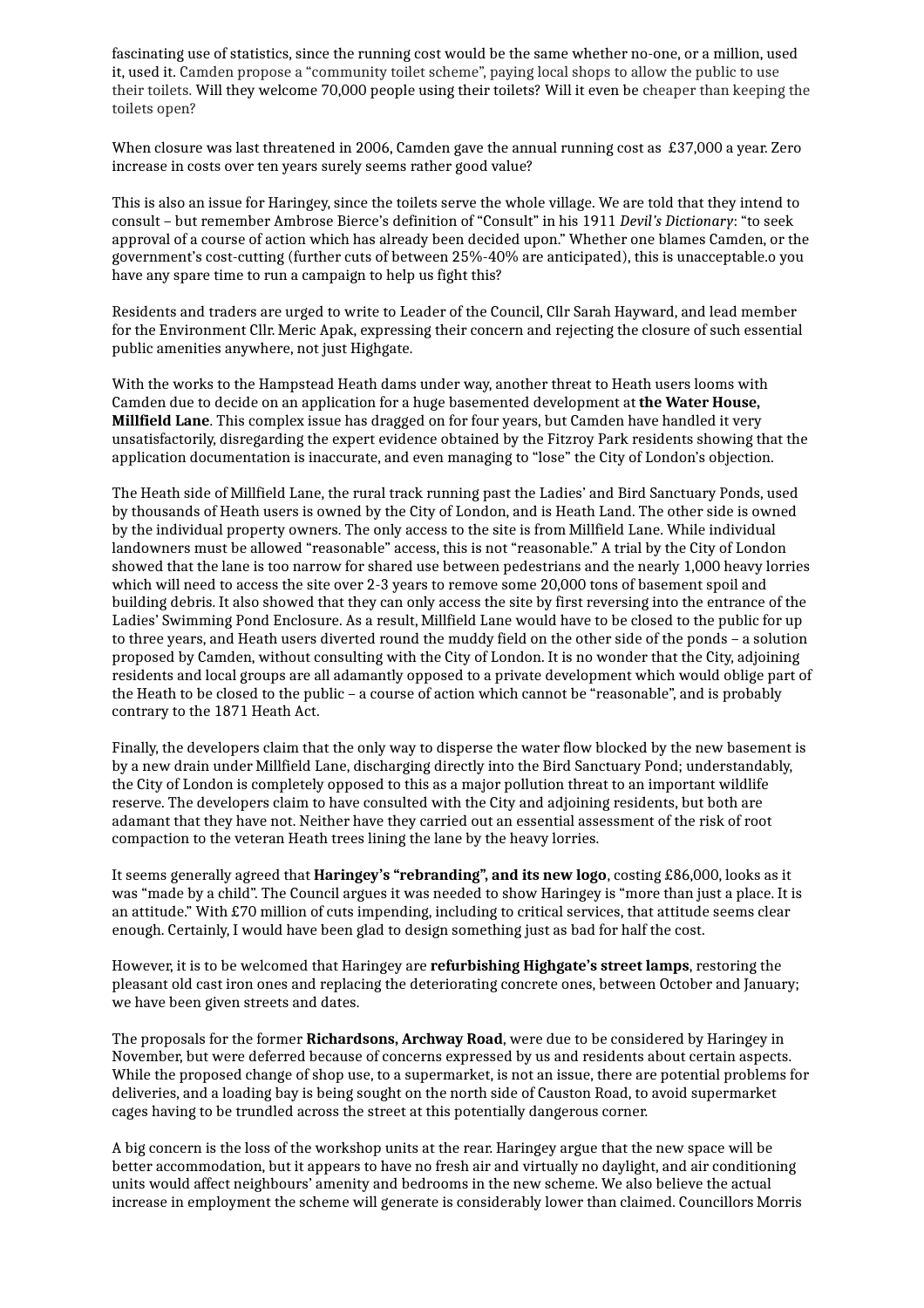and Hare have been of great help in raising these issues.

There are also concerns that, if the new scheme exacerbates parking problems in this area of high parking stress, 8am-8pm parking restrictions may be imposed; yet the developers' Transportation study assumes, incorrectly, that residents can park in the red route bays.

Haringey have, however, refused two potentially damaging advertisements. The first was at **Highgate Station**, where ASDA wanted to install a series of large fixed metal signs down the station access road,. The second application was for a large **LED Billboard** in Baker's Lane, facing main road traffic, which we considered unacceptable at the gateway to the Conservation Area,

There was a, setback, however, in our efforts to work with Haringey to prevent the plague of demolitions and oversize rebuilds, with the obligatory vast basements and underground pools extending into the garden. Haringey have been taking a stronger line in refusing these developments, which are now threatening the Conservation Area status of Sheldon Avenue and Stormont Road in the same way that such roads as Grange, Denewood and View Roads have already been compromised; but this has been undermined by a bad appeal decision, the Inspector clearly failing to understand the character of the area, the cumulative threats to it from demolitions and rebuilds, and the purpose of policies to protect its character,; STET allowing an appeal against refusal of permission to demolish of one of the more characterful early 20th century buildings in the street, at 18 Stormont Road.

Work at **Witanhurst** continues after five years, and an even longer section of public footway is now cut off, the pedestrian crossing closed, and temporary traffic lights installed at the top of the hill, to add to the disruption this development has already inflicted on Highgate. Cllr Berry has ascertained for us that this is because of works needed to the boundary wall, which was leaning over the public highway (wasn't it only rebuilt three or four years ago?). We are told that penalty charges will apply if the work continues past next April or May, when it is anticipated that they will be completed; but we are not holding our breath.

We monitor all **tree applications**. Most are for normal maintenance work, but a few need to be questioned – not least one where an owner applied to fell a tree "because I may wish to build an extension in the future."

We send detailed objections to support the Friends of the Parkland Walk's successful fight against a proposed extension and basement at **3 Francis Place**.

We remain active members of the Hampstead Heath and Highgate Wood Consultative Committees and the Ken Wood Landscape Forum, and in monitoring the immensely complex tasks of managing them, including the controversial work now proceeding on the Pond Dams, and now the appearance on the Heath and Ken Wood of the hazardous Oak Processionary Moth. Ken Wood faces difficult times, following the Government's decision that English Heritage, now an independent charity, must be self-financing by 2020;.Highgate Wood is seeking outside sponsorship following the Heritage Lottery Fund's rejection of its application for funds to enable the Roman Pottery Kiln to be permanently displayed in the wood.

==========

With so much going on in Highgate, I am reluctant to use space with my occasional long discourses about the national planning situation; but the Government's assault on the planning system, which it blames for all the country's economic ills and particularly for the housing shortage, is now becoming such a major threat to local economies, local communities and our historic environment, that it would be complacent for anyone to assume that having a strong amenity society and Conservation Area status will keep back the planning tsunami which is hitting us and other communities. Amenity groups and concerned MPs nationally are raising the matter at the highest levels; we have already met with one of our MPs, Catherine West, and are in the process of arranging a meeting with the other, Sir Keir Starmer, to make clear our own serious concerns about the impact the changes are having and will have.

[At the recent AGM of the London Forum of Amenity and Civic Societies (look at their newsletters and information updates, which cover all these issues in much greater detail than I can here http://londonforum.org.uk), their Chairman, Peter Eversden of the Bedford Park Society, warned that the new laws allowing developers to convert offices to housing without the need for planning permission, or contributions towards infrastructure costs, was only providing luxury and investment-standard housing, not the housing needed. Now, bizarrely, launderettes have been added to the list of buildings which may be converted to housing in thee same way: surely a blow to the many communities dependent on them. Small businesses are particularly hard hit as they are thrown out to make way for expensive housing. It is having a particularly bad effect on London, where the need for affordable and social housing is greatest, and where it is least likely to be provided under the new permitted development bonanza. Boroughs such as Richmond have lost so much office employment space to housing that they are re-designating housing land for offices; and Barnet has lost much office space too. In our own area, the Archway Tower is already